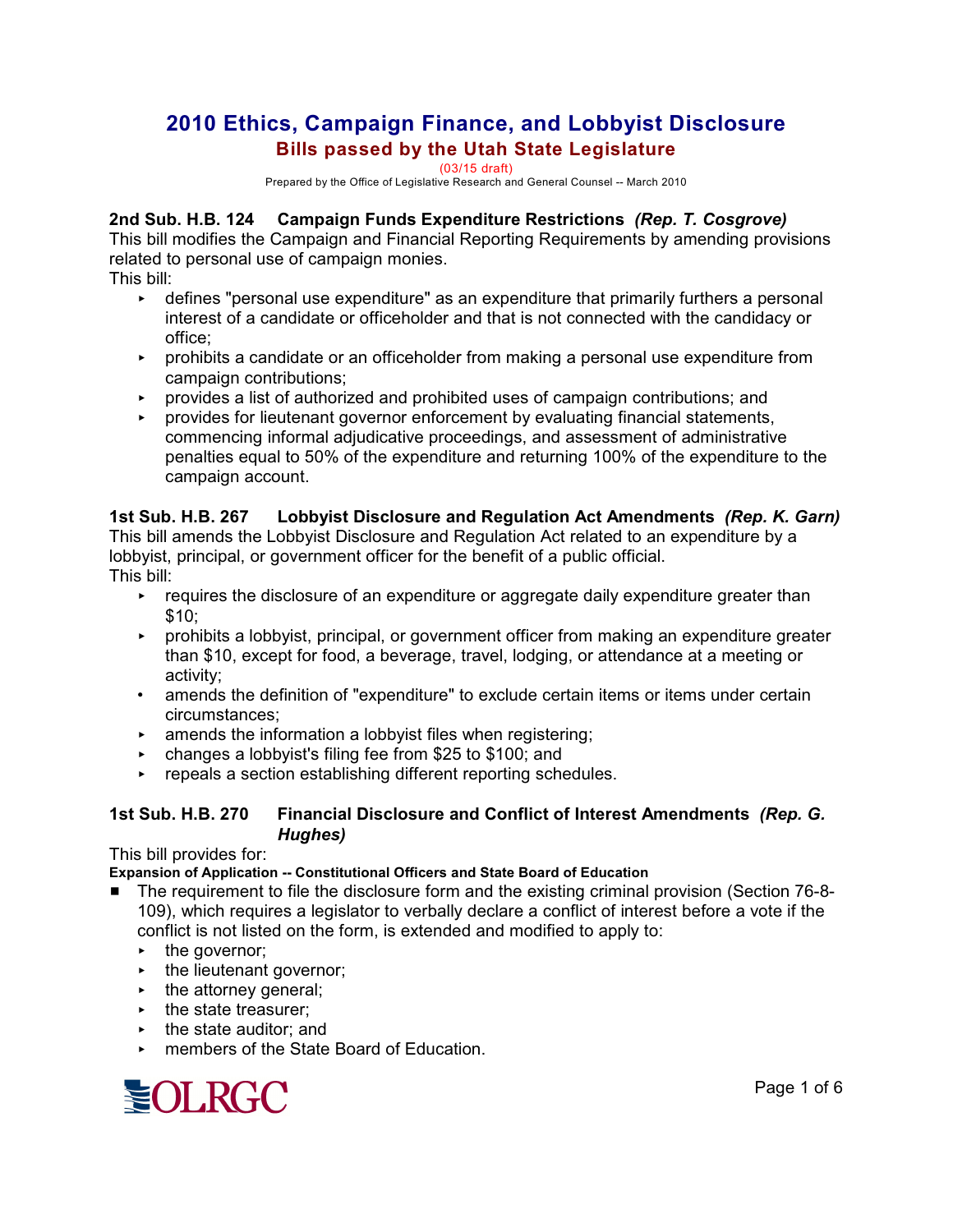- Constitutional officers must file the form on January 10 of each year.
- State Board of Education members must file the form:
	- < on January 10 of each year; and
	- when a member changes employment.
- $\blacksquare$  Legislators must file the form:
	- < on the first day of each legislative session; and
	- when a legislator changes employment.

#### **Expansion of Application -- Candidates**

- Candidates for the Legislature, state constitutional offices, and the State Board of Education are required to file a financial disclosure form at the time they file a declaration of candidacy.
- **The Office of the Lieutenant Governor is required to make candidates' financial disclosure** forms available to the public in person and on the Statewide Electronic Voter Information **Website**

#### **Revised Financial Disclosure Form and Disclosure Requirements**

- $\blacksquare$  Require the following disclosures:
	- name;
	- $\triangleright$  name and address of primary employer;
	- $\rightarrow$  brief description of employment, including occupation and job title;
	- **For each entity where you are an officer, director, owner, member, or partner:** 
		- the name of the entity;
		- the type of activity conducted by the entity; and
		- your position in the entity;
	- **For each entity from which you received \$5,000 or more in income in a one-year period** immediately before filing:
		- the name of the entity; and
		- the type of activity conducted by the entity;
	- $\triangleright$  for each entity where you hold \$5,000 in stocks or bonds as of the date of filing (but excluding funds that are managed by a third party such as mutual funds and blind trusts):
		- the name of the entity; and
		- the type of activity conducted by the entity;
	- $\triangleright$  for each entity in which you serve on the board or in a formal advisory capacity:
		- the name of the entity;
		- the type of activity conducted by the entity; and
		- the type of advisory position;
	- $\rightarrow$  for any real property in which you have an ownership interest that you believe may constitute a conflict of interest:
		- a description of the real property; and
		- a description of the type of interest held in the property;
	- $\rightarrow$  the name of your spouse and any other adult residing in your household that is not related by blood or marriage;
	- **EXT** a brief description of the employment and occupation of your spouse and any other adult residing in your household that is not related by blood or marriage; and
	- < a description of any other matter that you believe may constitute a conflict of interest.
- **E** Disclosure form is signed and dated and contains a verification that the form is true and accurate to the best of the signer's knowledge.
- Blank forms must be made available on the Internet.
- $\blacksquare$  Forms are filed with the Senate or the House.
- Complete forms will be available for review:

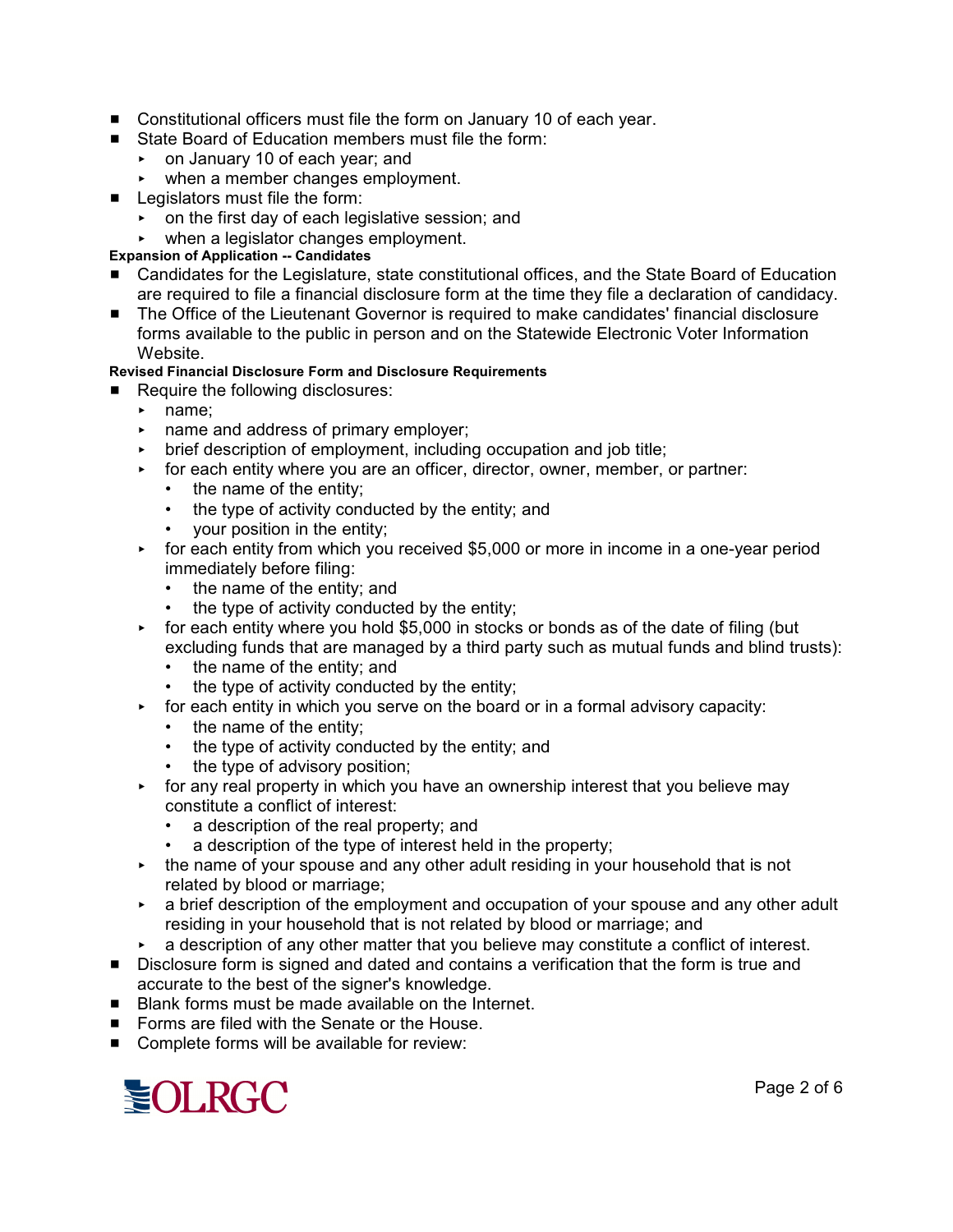- $\triangleright$  at the Senate or House offices, for legislators;
- $\triangleright$  at the Lieutenant Governor's office, for all other filers; and
- **EXECUTE:** on the Internet

#### **7th Sub. H.B. 329 Campaign Finance Amendments** *(Rep. B. Ferry)* This bill:

- $\rightarrow$  requires a filing entity to electronically file a financial statement;
- $\rightarrow$  requires the lieutenant governor to post a financial statement online in a searchable format within three business days;
- $\rightarrow$  requires a filing entity to include a check in an interim or summary report if the check is negotiated at least five days before an interim or a summary report;
- $\triangleright$  requires a person sponsoring certain electioneering communications to file a report;
- $\rightarrow$  repeals a provision requiring a political action committee or political issues committee to disclose the occupation of a person who makes a contribution;
- < establishes additional filing deadlines for a political party, political action committee, and corporation;
- $\triangleright$  requires a corporation to disclose a contract with the state in excess of \$100,000;
- < prohibits making a campaign contribution in another's name;
- establishes reporting requirements for labor organizations; and
- < imposes a \$100 fine for failure to file a timely financial statement.

# **H.J.R. 14 Joint Rules Resolution on Financial Disclosures** *(Rep. G. Hughes)*

This joint resolution modifies provisions of the Legislative Joint Rules relating to the declaration and disclosure of conflicts of interest and filing financial disclosures.

This resolution:

- **EXECUTE:** modifies and creates definitions;
- $\triangleright$  requires each legislator to file a financial disclosure form;
- $\triangleright$  provides filing deadlines and requirements for the form;
- $\triangleright$  specifies the content of the form;
- $\triangleright$  requires the form to be made available on the Internet and in legislative offices; and
- **EXECUTE:** makes technical changes.

# **H.J.R. 15 Joint Resolution on Legislative Ethics Commission** *(Rep. D. Clark)*

This joint resolution of the Legislature proposes to amend the Utah Constitution to establish a legislative ethics commission. Other provisions in the resolution include:

- $\rightarrow$  the commission is established in the Utah Constitution to assist the Legislature in the exercise of its authority to "punish disorderly conduct," where appropriate;
- $\cdot$  the legislative ethics commission will have authority to conduct an independent review of complaints against legislators alleging unethical behavior; the purpose of the review is to determine whether the complaint merits further consideration by the house of the member against whom the complaint is made;
- $\rightarrow$  the commission will make recommendations to the Legislature about how to handle complaints alleging unethical behavior;
- $\rightarrow$  the House and Senate will continue to have ultimate authority to determine whether one of their members has engaged in unethical behavior and, if so, any appropriate sanction;
- $\rightarrow$  the ethics commission will consist of five members; a commission member may not be a sitting legislator or a registered lobbyist; and

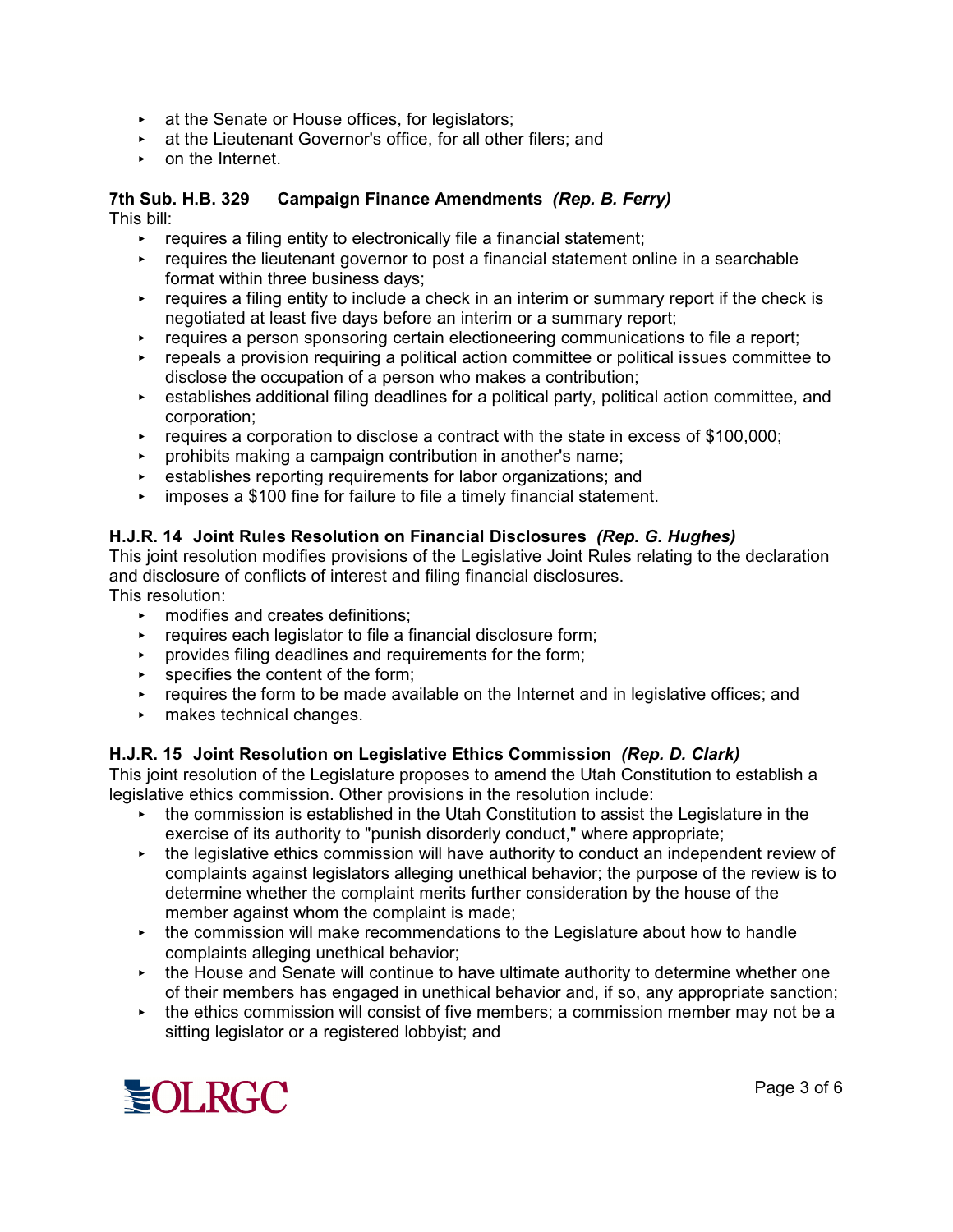- $\triangleright$  the Legislature is authorized to adopt rules to govern how the commission operates including:
	- procedures and requirements for filing a complaint;
	- the qualifications, appointment, and terms of commission members; and
	- commission duties, powers, operations, and procedures.

### **H.R. 9 Speaker's Powers Amendments** *(Rep. K. Garn)*

This resolution enacts a house rule providing for the approval of a meeting or activity. This resolution:

- $\triangleright$  defines a term;
- **EXED** authorizes the Speaker to approve certain meetings or activities that are not expenditures under Title 36, Chapter 11, Lobbyist Disclosure and Regulation Act;
- $\triangleright$  requires a Representative to submit a written request for approval; and
- $\triangleright$  requires the posting of the written request and approval on the House's website within two business days.

#### **2nd Sub. S.B. 136 Open and Public Meetings Revisions Related to Review of Ethics Complaints** *(Sen. J. Valentine)*

This bill modifies provisions of the Open and Public Meetings Act. This bill:

- **EXECT** authorizes the Independent Legislative Ethics Commission to convene a closed meeting without first commencing an open meeting and voting to close the meeting if:
	- the purpose of the meeting is to conduct business relating to the receipt or review of an ethics complaint; and
	- it provides advance public notice of the closed meeting; and
- $\triangleright$  provides that an ethics committee of the Legislature may close a meeting by a majority vote of the members present if the committee is meeting for the purpose of reviewing an ethics complaint and the meeting is closed for the purpose of:
	- conducting deliberations to reach a decision on an ethics complaint; or
	- seeking legal advice on legal, evidentiary, or procedural matters.

#### **1st Sub. S.B. 138 GRAMA Revisions Related to Review of Ethics Complaints** *(Sen. J. Valentine)*

This bill modifies provisions of the Government Records Access and Management Act that relate to classification of records associated with the review of legislative ethics complaints. This bill:

- **EX Provides private status to certain records of the Independent Legislative Ethics** Commission;
- **EX Provides that the commission's summary data report is not a private record; and**
- **PED TERM** provides that only records related to review of ethics complaints may be classified as private by a legislative ethics committee, unless those documents are classified as public under legislative rule.

**2nd Sub. S.J.R. 3 Joint Resolution on Ethics Complaint Procedures** *(Sen. J. Valentine)* This bill modifies the joint legislative rules that govern the receipt and review of an ethics complaint against a legislator. This resolution:

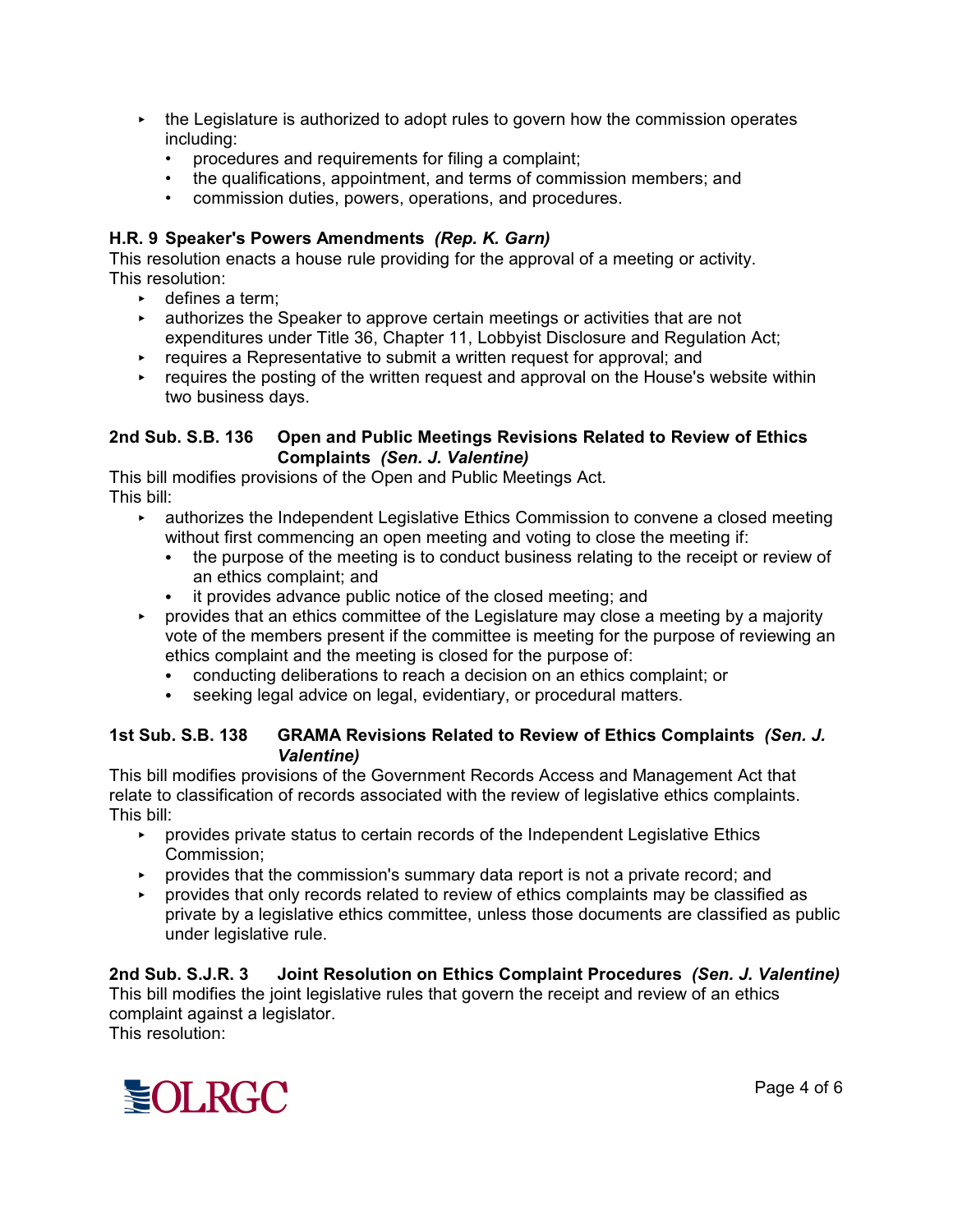- establishes an Independent Legislative Ethics Commission;
- establishes membership for the commission:
- provides qualifications for membership;
- < provides term periods and replacement procedures for a member of the commission;
- < provides for the resignation, removal, or recusal of a member of the commission;
- < provides procedures for calling a meeting of the commission;
- provides for an independent staff to assist the commission;
- specifies the grounds upon which an ethics complaint may be filed against a legislator;
- < provides certain time and jurisdiction limitations on filing an ethics complaint;
- establishes a general outline of hearing procedures for reviewing an ethics complaint;
- < provides the chair of the commission or an ethics committee with the authority to direct proceedings and make rulings;
- < permits a majority of the commission or committee to overrule certain decisions of the chair;
- < provides subpoena powers to the commission and committees;
- < provides procedures for issuing a subpoena;
- **EXECT** defines actions that constitute contempt of the Legislature in relation to procedures established under these rules;
- $\triangleright$  provides procedures for enforcing findings of contempt of the Legislature;
- < provides general procedures for the examination of a witness;
- < establishes permitted and restricted communications by commission and committee members during the period that an ethics complaint is under review;
- $\triangleright$  establishes rules that govern the payment of attorney fees and costs;
- $\overline{\phantom{a}}$  establishes conduct requirements for an attorney appearing before the commission or a committee;
- $\triangleright$  provides procedures for filing an ethics complaint, including:
	- who may file a complaint;
	- restrictions on dates for filing a complaint;
	- the form of the complaint; and
	- information required to be included in the complaint;
- $\rightarrow$  prohibits any person from disclosing the existence or contents of an ethics complaint while the commission is reviewing the complaint with certain exceptions;
- $\rightarrow$  provides that the commission shall conduct the original review of each ethics complaint;
- < provides that commission meetings and hearings shall be closed to the public;
- $\rightarrow$  permits the commission or an ethics committee to dismiss allegations that have previously been heard by the commission or an ethics committee;
- $\rightarrow$  provides procedures for the commission to schedule a meeting to review an ethics complaint;
- $\triangleright$  permits the accused legislator to file a response to the complaint;
- establishes procedures and requirements for filing a response;
- < provides that the scope of the committee's authority is limited to review of those allegations contained in the complaint;
- < permits the commission to consult on certain issues with commission staff outside of the presence of parties and their counsel;
- **EX Prohibits third party recording of commission meetings, except under limited** circumstances;
- $\cdot$  requires that all portions of the commission's meetings be recorded;
- **PED FIGUREY 1** provides procedures for storing a record of commission meetings;